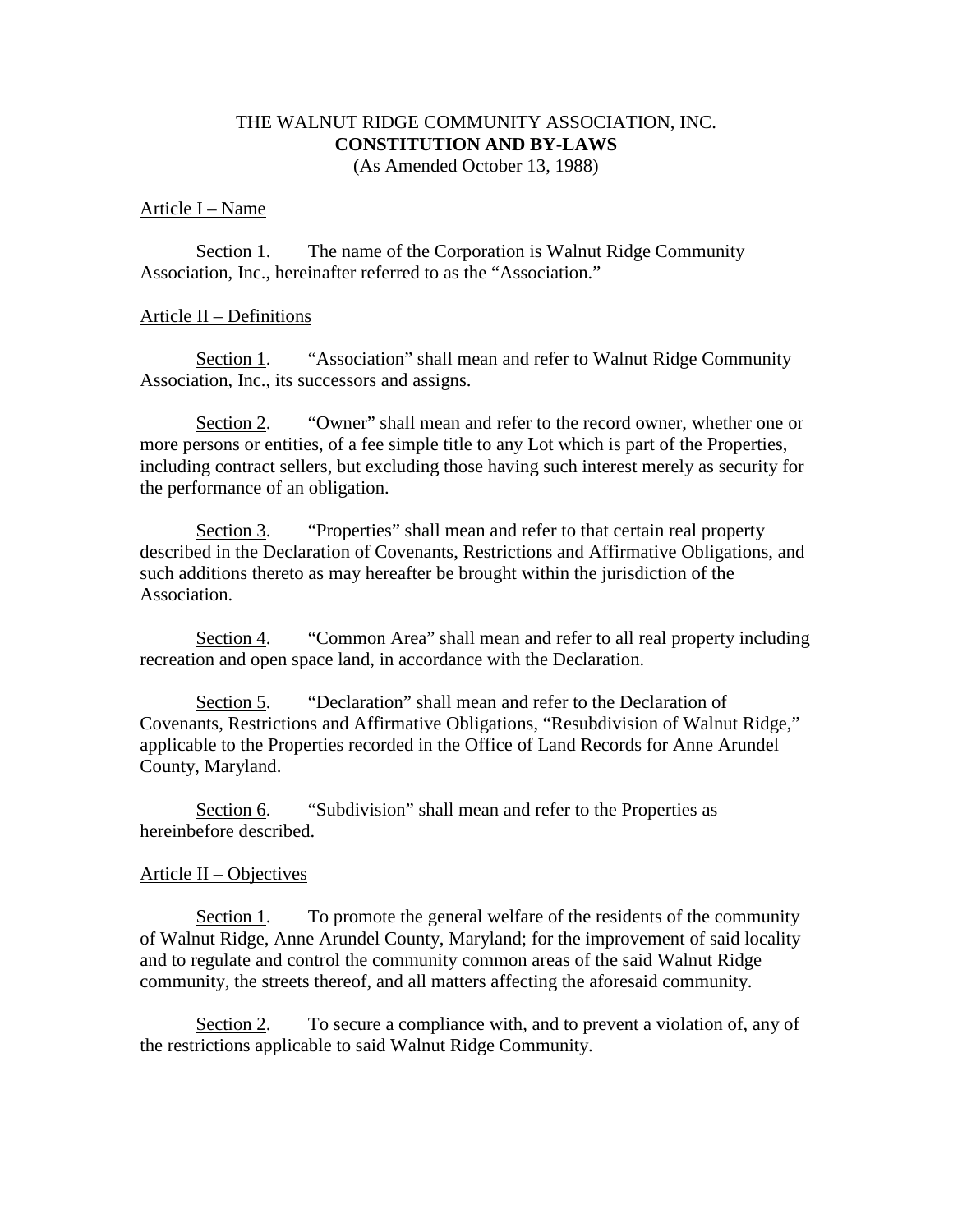## Article III – Membership and Voting Rights

 Section 1. Members. Every owner of a lot which is in the Subdivision shall be a member of the Association. Membership shall be appurtent to and may not be separated from ownership of any lot which is part of the Properties.

Section 2. Associate Members. "Associate Members" shall consist of the members of the immediate families of lot owners provided that said lot owners resides in the Subdivision. Associate members shall also include tenants occupying the premises under a lease in the case where the member is not a resident of the Subdivision.

 Section 3. Voting Rights. All members shall be entitled to one vote for each developed lot owned. When more than one person holds an interest in any developed lot, all such persons shall be members. The vote for such lot shall be exercised as they determine, but in no event shall more than one vote be cast with respect to any lot.

# Article IV – Assessments

Section 1. Purpose of Assessments. The Assessments levied by the Association shall be used exclusively to promote the recreation, health, safety and welfare of the residents in the Properties and for the improvement and maintenance of the Common Areas. Said Assessments may also be used to secure those services, including but not limited to the services of a property management company and other companies or contractors, to achieve the aforesaid objectives of the Association, as deemed appropriate by the Board of Directors.

 Section 2. Regular Assessments. Regular Assessments shall be levied by the Association to be used primarily for the usual and ongoing expenses of the Association. The initial amount of the Regular Assessments shall be recommended to the membership by the Board of Directors and shall be approved by a majority vote of a quorum of the membership at the first general membership meeting following incorporation of this regime. Regular Assessments shall be billed and payable quarterly by members of the Association. Following the adoption of the initial Regular Assessment amount, the amount of the Regular Assessments shall thereafter be fixed at the annual membership meetings of the Association.

Section 3. Maximum Increases in Regular Assessments. The Board of Directors may fix the amount of Regular Assessments at the annual meetings without approval of membership provided that any increases proposed do not exceed ten (10) percent of the amount fixed in the previous year. Any increases in the amount of Regular Assessments recommended by the Board which exceed a ten (10) percent increase must be approved by a majority vote of a quorum of the membership at the annual meeting.

Section 4. Special Assessments for Capital Improvements. In addition to the regular assessments authorized above, the Association may levy, in any assessment year, a special assessment applicable to that year only for the purpose of defraying, in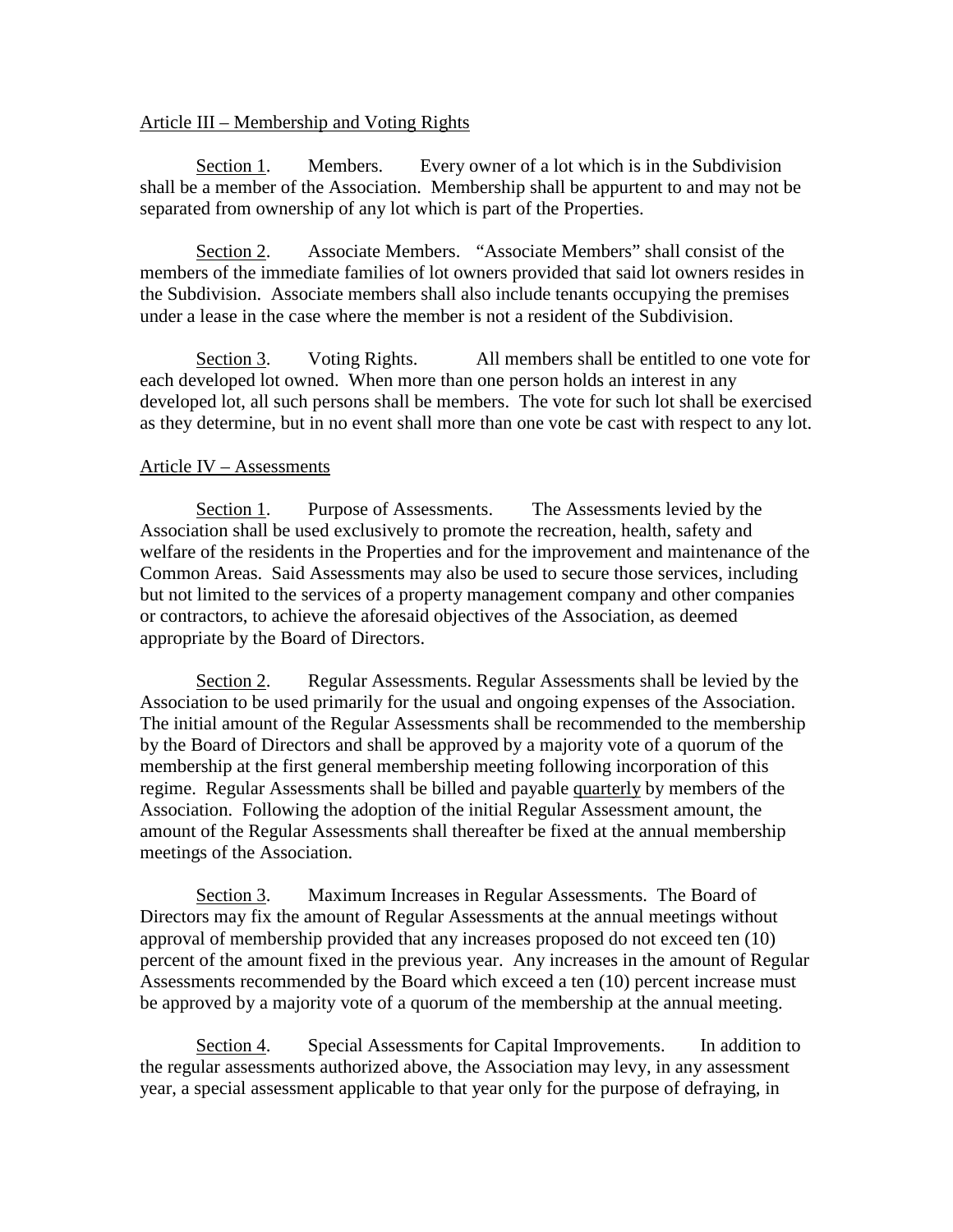whole or in part, the cost of any construction, reconstruction, repair or replacement or a capital improvement upon the Common Area, including fixtures and personal property related thereto, provided that, any such assessment shall have the assent of a majority vote of a quorum of the members of the Association at a meeting duly called for this purpose.

Section 5. Uniform Rate of Assessment. Both Regular and Special Assessments must be fixed at a uniform rate for all lots.

Section 6. Effect of Non-Payment of Assessments – Remedies of the Association. Any assessment not paid within ninety (90) days after the due date shall bear interest from the due date at the maximum rate allowed by law. The Association may bring an action at law against the owner personally obligated to pay the same. No owner may waive or otherwise escape liability for the assessments provided for herein by non-use of the Common Area or abandonment of his lot.

 Section 7. Returned Checks – Remedies to the Association. Any party that has had a check returned to the Association twice for dishonor or non-payment will be responsible to reimburse the Association any fees charged by the bank. In the event of said returned check, future assessments may be required to be paid in cash or money order upon notification by the Association.

# Article V – Board of Directors

Section 1. Officers. The officers of the Association shall consist of the President, Vice-President, Treasurer and Secretary, who shall also be members of the Board of Directors.

 Section 2. Board of Directors. In addition to the aforesaid officers, three shall be three (3) directors elected so as to comprise a Board of Directors of seven (7) members.

 Section 3. Term of Office. Each of the officers and directors shall serve a term of office for one (1) year. Officers and directors shall be elected once a year at the annual meeting.

 Section 4. Nomination for Office. Nomination for election to the Board of Directors shall be made by a Nominating Committee. Nominations may also be made from the floor at the annual meeting. The Nominating Committee shall be appointed by the Board of Directors prior to the annual meeting. The nominating committee shall attempt to secure at least two (2) consenting candidates for each post to be filled. All nominees must consent to serve in the post for which nominated. The ballot of nominees obtained by the nominating committee shall be mailed to each member of the Association with the notice for the annual meeting. The nominating committee shall present its report and its ballot of nominees at the annual meeting.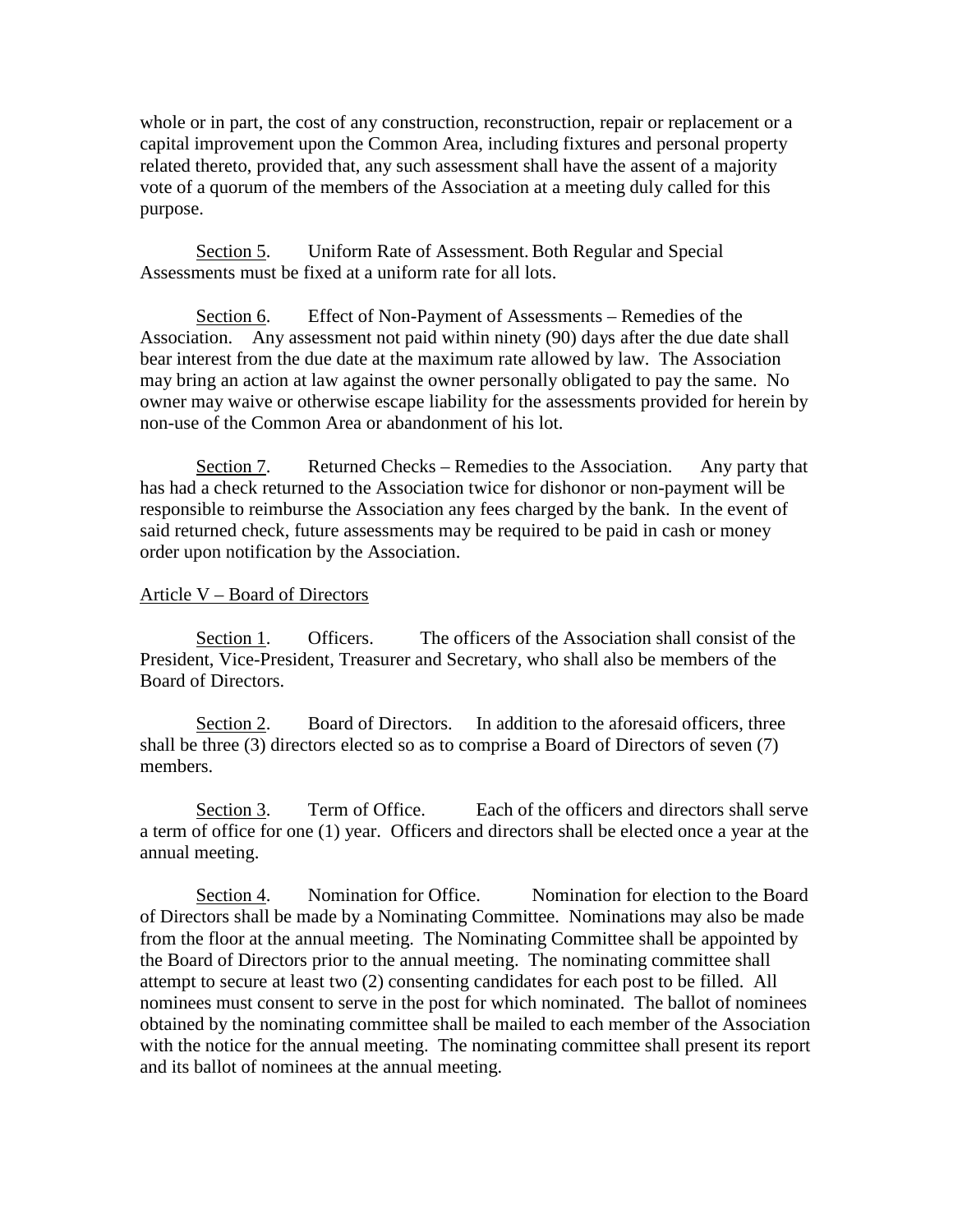Section 5. Election. Election to the Board of Directors shall be conducted at the annual meetings by secret written ballot. At such election the members or their proxies may cast, in respect to each vacancy, as many votes as they are entitled to exercise. For each vacancy being filled, the person receiving the largest number of votes shall be elected.

Section 6. Compensation. No director shall receive compensation for any service rendered to the Association. However, any director may be reimbursed for actual expenses incurred in the performance of his duties.

 Section 7. Eligibility for Office. Any member of the Association in good standing shall be eligible to hold office, except that the President, Vice-President, Treasurer and Secretary must also be year round residents of the Subdivision. No person shall be permitted to hold more than one office simultaneously.

Section 8. Vacancies in Office. A vacancy in office shall occur in any of the following events: death of a director; resignation of a director; or failure of a director to retain eligibility for the office held. Except for the office of President, the successor for a vacancy shall be selected by the remaining members of the board and shall serve for the unexpired term of his predecessor. In the event of a vacancy of the office of President, the Vice-President shall succeed to the office of President. The vacated office of Vice-President shall then be filled as aforesaid.

# Article VI – Meetings

Section 1. Regular Meetings. There shall be a minimum of three (3) regular meetings per year, one of which will be the annual membership meeting in November of each year.

 Section 2. Special Meetings. Special meetings of the members may be called at any time by the President of the Board of Directors, or by a majority of the Board of Directors, or upon written request of the members who are entitled to vote onefourth (1/4) of all the votes of the Association.

 Section 3. Notice of Meetings. Written notice of all meetings shall be mailed to each member of the Association at least one week before such meeting.

 Section 4. Meetings of the Board of Directors. The Board of Directors shall meet at least quarterly at a time and place designated by the President. Special meetings of the Board of Directors may be called at any time by the President or by a majority of the Directors. A majority of Directors shall constitute a quorum at meetings of the Board.

 Section 5. Quorum. The presence at the meeting of members entitled to cast, or of proxies entitled to cast, one-tenth  $(1/10)$  of the votes of the Association shall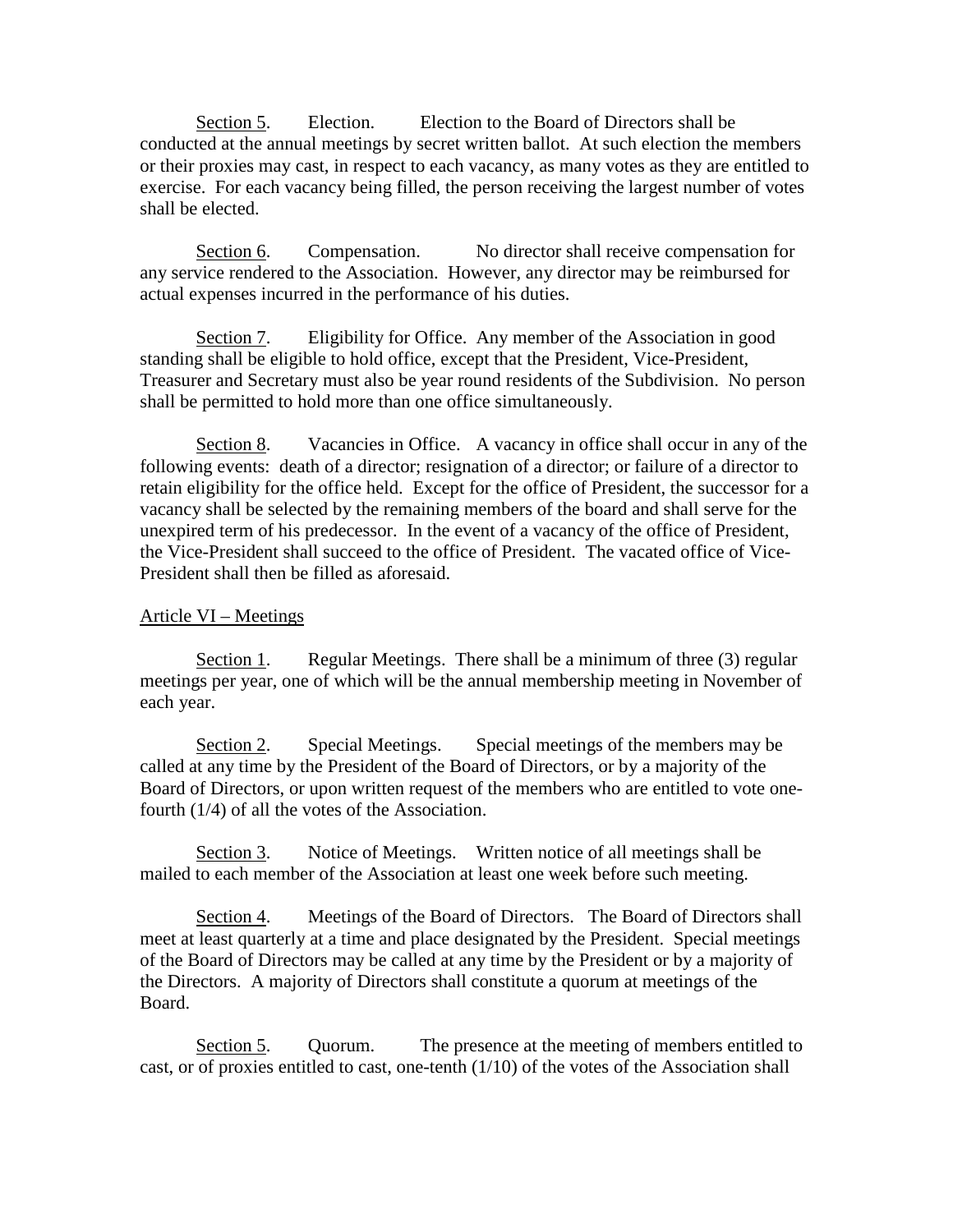constitute a quorum for any action except as otherwise provided in the Declaration or these By-laws.

Section 6. Proxies. At all meetings of members, each member may vote in person or by proxy. All proxies shall be in writing and filed with the Secretary of the Association. Every proxy shall be revocable.

Section 7. Presiding over Meetings. Meetings of the members shall be presided over by the President of the Association or, if he is not present, by the Vice-President, or, if none of said officers is present, by a member of the board so appointed by the President.

 Section 8. Agenda. The agenda of all meetings of members shall be determined by the President or by the presiding officer.

#### Article VII – Duties of the Board of Directors

Section 1. President. The President shall preside at all meetings of the Association. The President shall submit to the Directors for their consideration and decision all subjects which, in his opinion, the interests of the Association may require.

 Section 2. Vice-President. The Vice-President, in the absence of the President, shall perform all duties of the President.

 Section 3. Treasurer. The Treasurer shall receive the dues of the members, and all other money received, or contributions made, to the Association. The Treasurer shall keep an accurate account thereof and be responsible for sending out all bills for membership dues. The Treasurer shall deposit in a bank designated by the Board of Directors all funds of the Association which may come into his possession, and shall pay all authorized expenditures upon receipt of approved statement.

 Section 4. Secretary. It shall be the duty of the Secretary to keep accurate records of all the proceedings (minutes) of each meeting of the Association and the Board of Directors. The Secretary shall notify all members of the Association, in writing, at least one week in advance of all meetings of the Association. The Secretary shall have custody of all official papers, reports and records pertaining to the Association.

Section 5. Board of Directors. The Board of Directors shall be the governing body of the Association subject to instructions received from the membership at regularly constituted meetings. The board shall be empowered to authorize payment of bills, contract for services, and carry on such other business as may be required between scheduled membership meetings, provided that any expenditure involving one-half (1/2) or more of the monies on hand, shall be referred to the Association at a regular or special meeting of members or consideration and approval.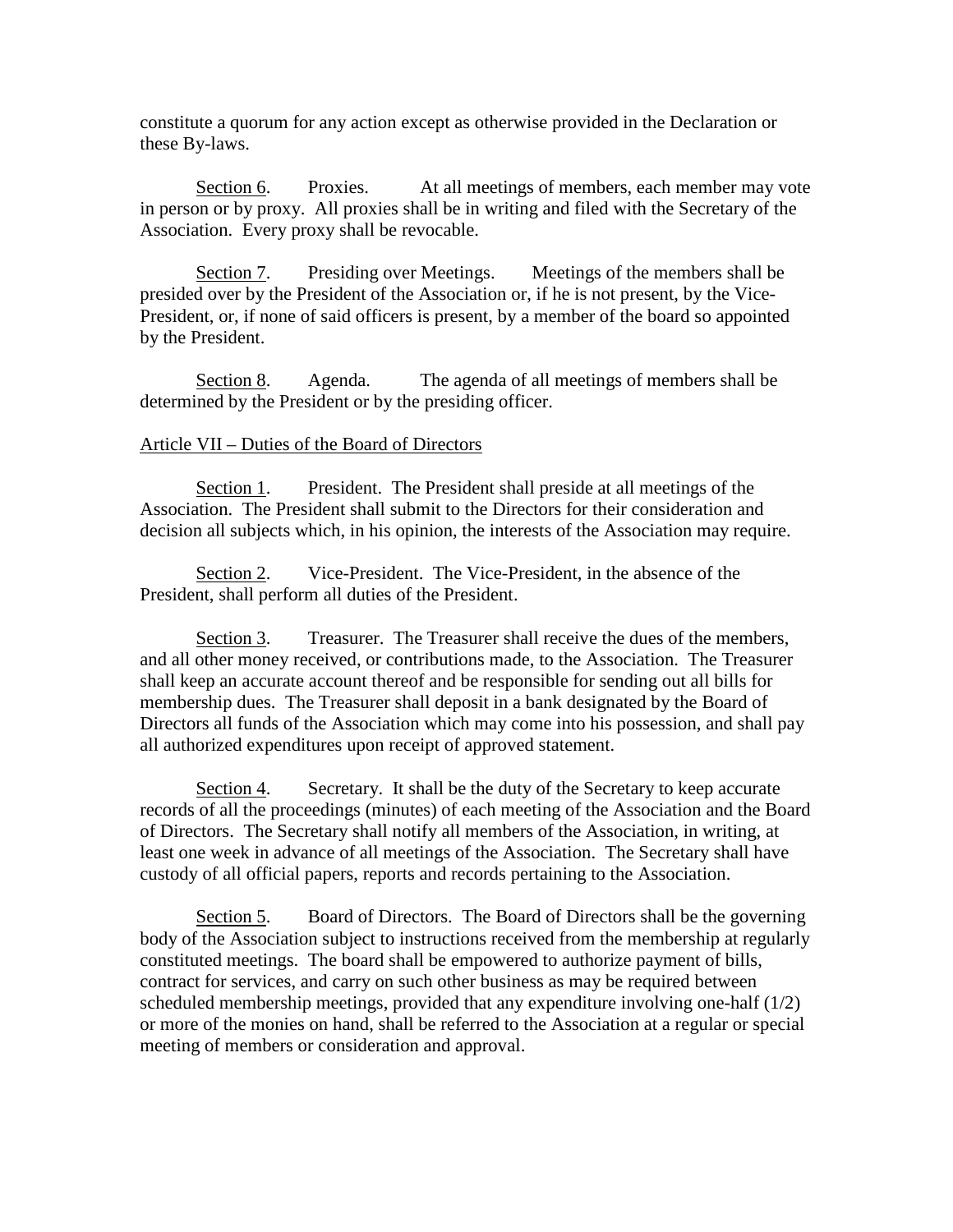Section 6. Fiscal Authority. All members of the Board of Directors shall be empowered to execute financial instruments of the Association subject to the following provision. All financial instruments shall require the signatures of two (2) Board members provided that the two officers executing such instruments are not members of the same household.

### Article VIII – Indemnification

Section 1. Hold Harmless. The Officers and members of the Board of Directors shall not be liable to the Association or the owners for any mistake of judgment, negligence, or otherwise except for their own individual willful misconduct or bad faith. The Association or the owners shall indemnify and hold harmless each of the Officers and Directors from and against all contractual liability to others arising out of contracts made by the Officers and Board of Directors on behalf of the Association or the owners unless any such contract shall have been made in bad faith or contrary to the provisions of the Declaration or of these By Laws. It is intended that the Officers and members of the Board of Directors shall have no personal liability with respect to any contract made by them on behalf of the Association or the owners. It is also intended that the liability of the Association or any owner arising out of any contract made by the Officers or the Board of Directors or out of the aforesaid indemnify in favor of the Officers and the members of the Board of Directors shall be limited to such proportion of the total liability thereunder as his percentage interests bears to the percentage interests of all of the owners. Every agreement made by the Officers and the Board of Directors or by a Managing Agent on behalf of the Association or the owners shall, if obtainable, provide that the Officers and members of the Board of Directors, or a Managing Agent, as the case may be, are acting only as agents for the Association or the owners and shall have no personal liability thereunder (except as owners), and that each owner's liability thereunder shall be limited to such proportion of the total liability thereunder as his percentage interests bears to the percentage interests of all owners. The Association or the owners shall indemnify any person who was or is a party or is threatened to be made a party to any threatened, pending or completed action, suit or proceeding by reason of the fact that he is or was a Director or Officer, against expenses (including attorney's fees), judgments, fines and amounts paid in settlement incurred by him in connection with such action, suit or proceeding if he acted in good faith and in a manner he reasonably believed to be in the best interest of the Association or the owners.

 The Board of Directors shall not be liable for any failure to obtain or provide services to or for any property subject to the Declaration, or for injury or damage to person or property caused by the elements or by the owner or any home, or any other person, or resulting from electricity, water, snow or ice which may leak or flow from any portion of the Common Area or from any wire, pipe, drain, conduit, appliance or equipment. The Board of Directors shall not be liable to the owner of any home for loss or damage, by theft or otherwise, of articles which may be stored upon any of the Common Area. No diminution or abatement of Regular of Special Assessments, as herein elsewhere provided, shall be claimed or allowed for inconvenience or discomfort